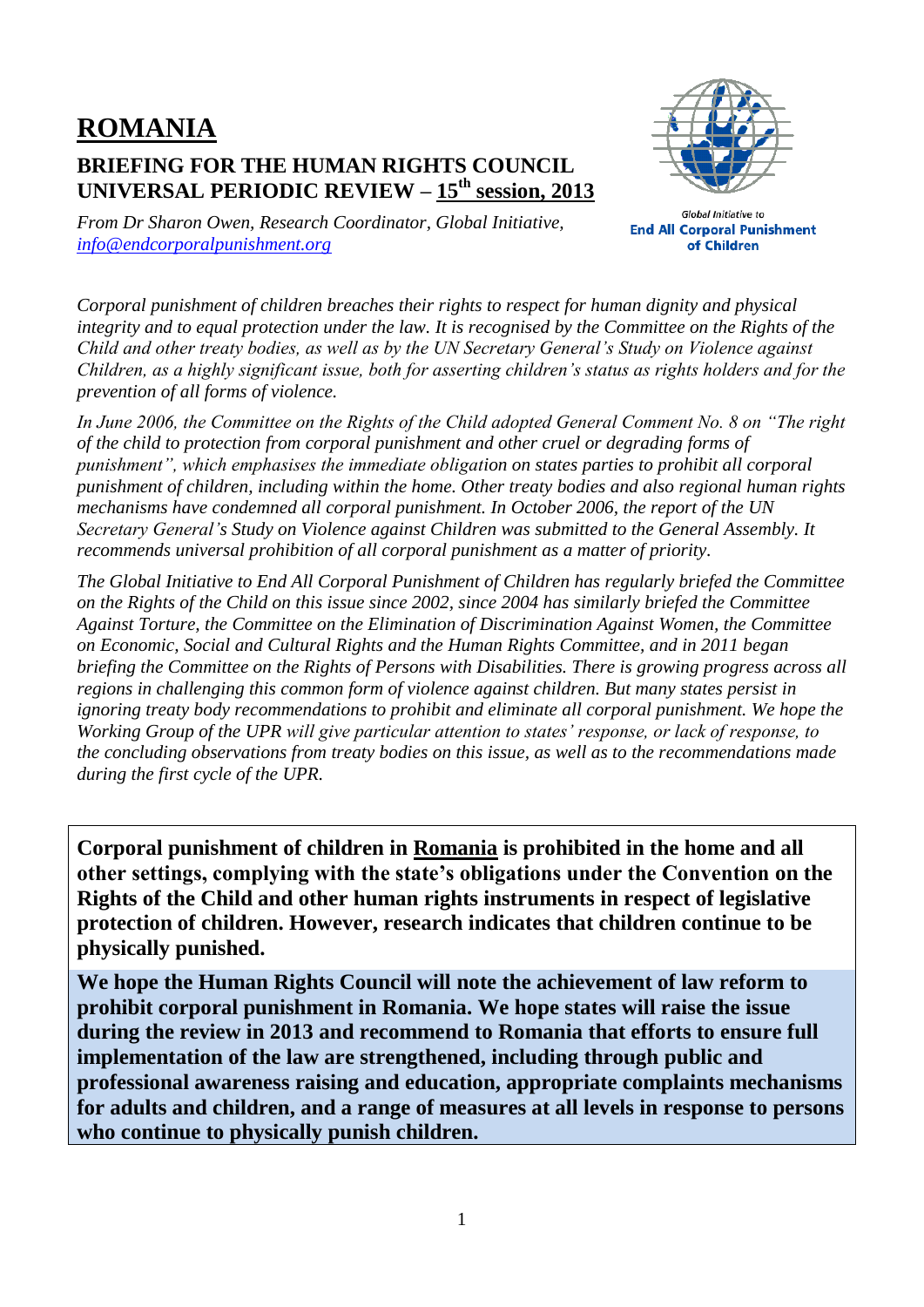## **1 The initial review of Romania by the Human Rights Council (2008)**

1.1 Romania was reviewed in the first cycle of the Universal Periodic Review in 2008 (session 2). The following recommendation was made:

"To, inter alia, expressly prohibit corporal punishment in the home, school and institutions and to promote alternative methods of discipline (Russian Federation)<sup>"1</sup>

1.2 During the review, the Government confirmed that, in fact, all corporal punishment of children is prohibited by law in Romania. $^2$  In its subsequent formal response to the recommendations, the Government reiterated this assertion, stating:

"The law on the protection and promotion of the rights of the child adopted in 2004 expressly prohibits corporal punishment of children. Any disciplinary actions applied in schools must be taken while observing the dignity of the child. Physical punishments or those affecting the child's physical and mental development or emotional state are strictly forbidden."<sup>3</sup>

1.3 While the Global Initiative is pleased to confirm that the necessary law reform to prohibit corporal punishment of children in all settings, including the home, has been achieved in Romania, we note that the Government has provided no information regarding the second part of the recommendation, i.e. to promote alternative methods of discipline. We also note that, as confirmed by the Committee on the Rights of the Child in its General Comment on the issue, implementation of prohibition is not limited to the promotion of non-violent alternatives to corporal punishment but involves a range of other measures, including public education and awareness raising, professional training, child-friendly complaints mechanisms and graded responses to those who persist in inflicting corporal punishment on children, including parents and teachers.<sup>4</sup>

## **2 Corporal punishment of children in Romania**

2.1 Corporal punishment of children is prohibited in all settings, including the home, in Law No. 272/2004 on the Protection and Promotion of the Rights of the Child (in force 2005).

2.2 Research in 2007, three years after the achievement of law reform, found a high level of awareness among professionals and others of the illegality of corporal punishment of children. However, interviews with teachers, doctors, psychologists and other professionals working with children revealed that 12% were aware of children being treated violently in the home: 82% felt that a public information campaign was "greatly needed"; 90% felt that an information campaign for adults working with children was needed.<sup>5</sup>

 $\overline{a}$  $1$  3 June 2008, A/HRC/8/49, Report of the Working Group, para. 58(16)

<sup>2</sup> 3 June 2008, A/HRC/8/49, Report of the Working Group, para. 56

<sup>&</sup>lt;sup>3</sup> 25 August 2008, A/HRC/8/49/Add.1, Report of the Working Group: Addendum, para. 2; see also Romania's mid-term report on implementation of the recommendations

<sup>&</sup>lt;sup>4</sup> Committee on the Rights of the Child (2006), General Comment No. 8 on "The right of the child to protection from corporal punishment and other cruel or degrading forms of punishment (arts. 19; 28, para. 2; and 37, inter alia)

<sup>5</sup> Save the Children Romania (2007), *Study on the Level of Awareness of Child Protection Legislation Among the General Population and Experts*